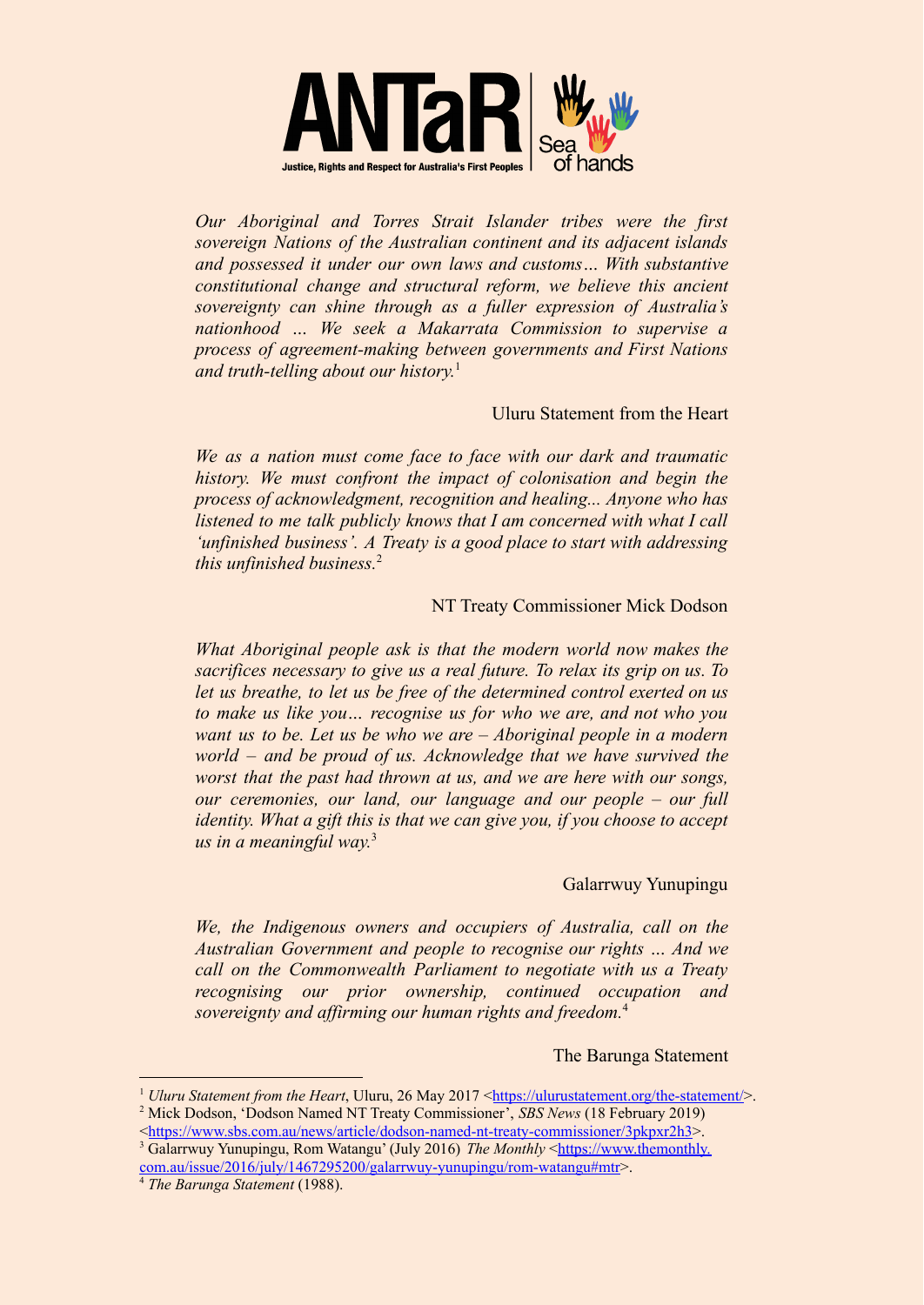#### **What is a Treaty?**

Treaties are accepted around the world as a means of resolving differences between Indigenous peoples and those who have colonised their lands.<sup>5</sup> They have been struck in the United States and Aotearoa New Zealand and are still being negotiated in Canada today. In contrast, no formal treaty has ever been signed between Aboriginal and Torres Strait Islander peoples and the British or Australian governments.

There are lots of different names for treaty. Sometimes a treaty is called a Settlement, Agreement, Pact, Accord, Covenant, Compact or Makarrata. Regardless of name, they all bind parties together in agreement, outline their rights and obligations, and define the 'rules' of their relationship.

Australian governments and First Nations communities across the continent have signed many agreements. These include significant arrangements about land rights, native title, and co-management of resources. But these are not treaties. A treaty is a special kind of agreement. A treaty must meet three conditions.

- 1. A treaty acknowledges that First Nations peoples were prior owners and occupiers of the land now claimed by the state. It recognises that the state is responsible for the deep injustices done to First Nations peoples and commits through treaty to making amends for this history.
- 2. A treaty is a political agreement that must be reached by a fair negotiation process. Negotiation is different from consultation. Consultation can be understood as a one-way process. Negotiation involves parties coming to the table as equals working towards a mutually beneficial resolution.
- 3. A treaty contains more than symbolic recognition. A treaty recognises that First Nations peoples never ceded their sovereignty and creates space for First Nations communities to exercise their sovereignty through a form of self-government. It will also contain agreements on a range of other matters, such as land rights, truth-telling, and compensation.

As these conditions suggest, a treaty is not just an ordinary legal agreement. It is an instrument that is designed to improve the lives of First Nations communities and aims to secure the foundations for a just relationship between Indigenous peoples and the State.

The idea of relationship is important. Treaty is intended to settle outstanding claims, but it is not an endpoint. A new political relationship based on justice and equality is not achieved simply by signing a treaty. A treaty is a marriage, not a divorce.<sup>6</sup> And like all marriages, it is capable of change and evolution.

<sup>5</sup> Material in this factsheet is drawn from George Williams and Harry Hobbs, *Treaty* (Federation Press,  $2<sup>nd</sup>$  ed, 2020).

<sup>6</sup> Cited in Carole Blackburn, 'Producing Legitimacy: Reconciliation and the Negotiation of Aboriginal Rights in Canada' (2007) 13(3) *Journal of the Royal Anthropological Institute* 621, 627.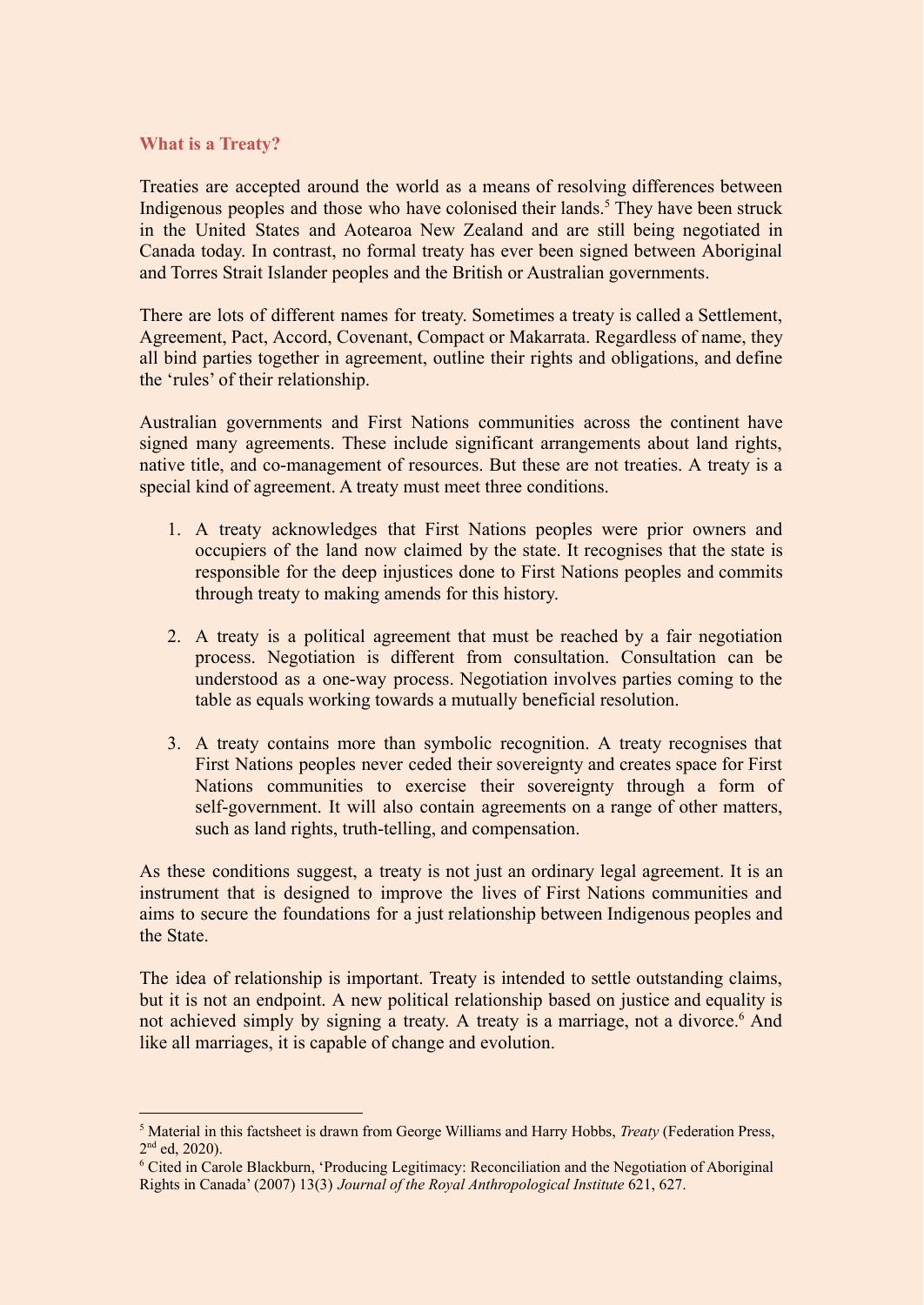# **Treaties elsewhere?**

The Treaty of Waitangi – Te Tiriti o [Waitangi](https://www.archives.govt.nz/discover-our-stories/the-treaty-of-waitangi) – is considered one of the founding documents of **Aotearoa New Zealand**. The Treaty was signed on 6 February 1840 by Māori chiefs and representatives of the British Crown. Initially drafted in English, the Treaty was translated into te reo Māori, and both versions are considered authoritative. However, although the Treaty consists of only three short articles, slightly different wording between the English and Māori versions have caused some contention.

For many years, New Zealand authorities considered the Treaty a 'legal nullity'.<sup>7</sup> It is only since the 1950s and 1960s, when Māori people began to use it as a platform for their struggle for sovereignty and land rights that the Treaty took on a more central role in public life. In 1975, the New Zealand government established the [Waitangi](https://waitangitribunal.govt.nz/) [Tribunal.](https://waitangitribunal.govt.nz/) A permanent commission of inquiry, the Tribunal interprets the treaty, investigates alleged breaches, and recommends redress.

In **Canada**, treaties provide a framework for Indigenous and non-Indigenous peoples to share land, resources, and power, whilst respecting and maintaining their differences. Treaties in Canada are constitutionally recognised agreements between Indigenous peoples, the Crown (the British and later, Canadian governments) and provinces and territories. These [treaties](https://www.rcaanc-cirnac.gc.ca/eng/1100100028574/1529354437231) outline rights, obligations, and benefits for each party. Between 1701 and 1923, 70 treaties were negotiated on what is now Canadian territory. Since 1973, 25 modern treaties have also been negotiated, with many more in progress.

Treaties have defined the relationship between Native American Nations and the **United States of America** from the time of British settlement. Prior to independence, from 1533 to 1789, the administrators of British colonies treated with the Native American tribes as equal sovereigns, according them a status equivalent to that of the colonial governments. The first treaty between the US and an American First Nation was the 1788 Treaty with the [Delawares](https://avalon.law.yale.edu/18th_century/del1778.asp). However, in 1871, nearly 100 years of treaty making ended when the House of Representatives ceased recognition of American First Nations as independent sovereigns with whom the US could treat. Of course, this change in terminology did not prevent the US government from making agreements with Native American nations, which they continue to do today.

## **What is the history of Treaty in Australia?**

When the British first arrived on the Australian continent, there were an estimated 750,000 – 1,000,000 Aboriginal and Torres Strait Islander peoples from over 400 separate nations and as many language groups. While the British negotiated treaties with the Indigenous peoples they met in North America and Aotearoa New Zealand, they did not do so on this continent.

In 1770, Captain James Cook was told to 'take possession of Convenient Situations in the Country in the name of the King of Great Britain', 'with the consent of the

<sup>7</sup> *Wi Parata v The Bishop of Wellington* (1877) 3 NZ Jur (NS) SC 72, 78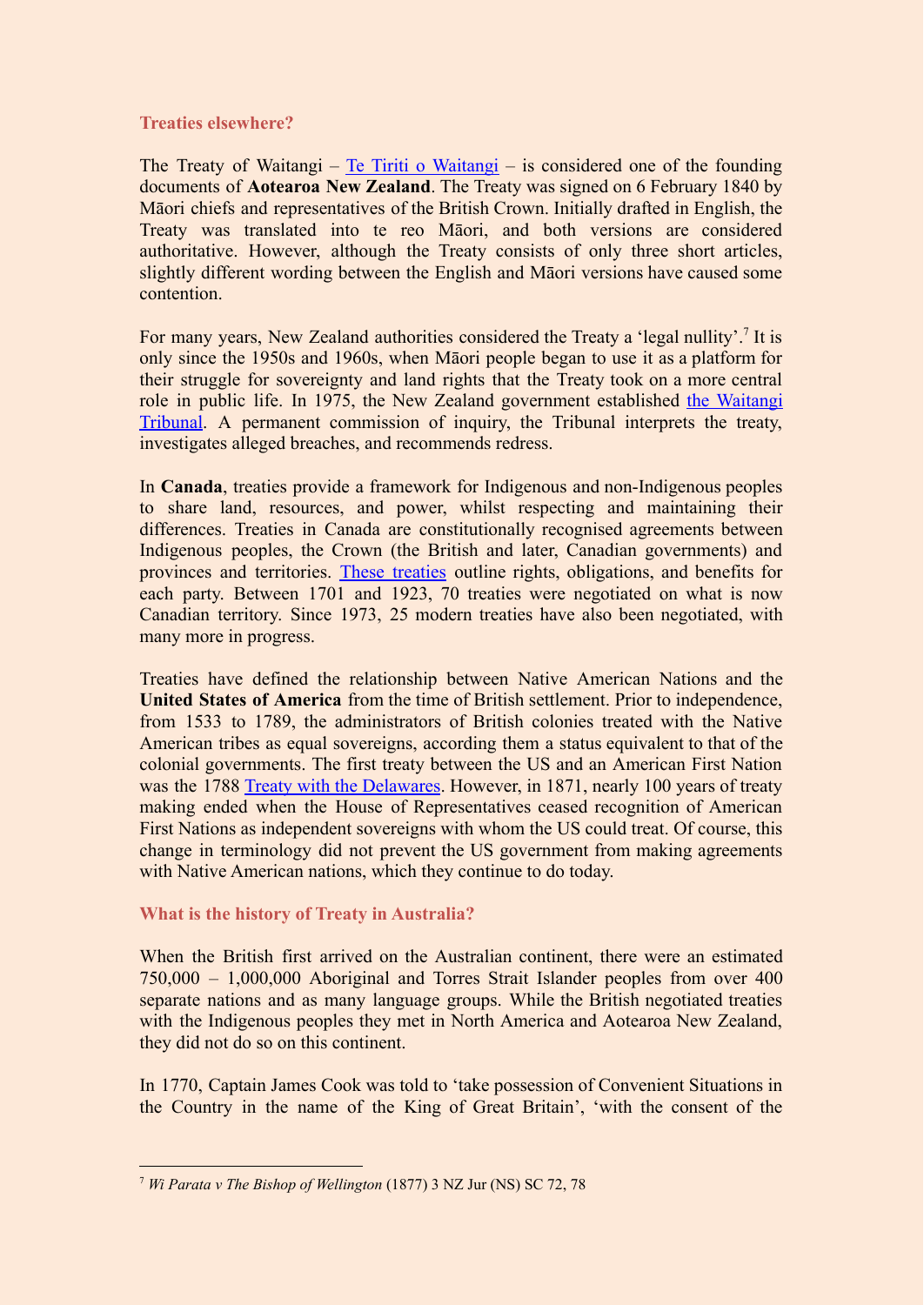Natives'.<sup>8</sup> Cook did not do so. Although he met First Nations peoples' he made no attempt to treat with them. Neither did Governor Arthur Philip when the First Fleet landed in 1788. The lack of treaty meant that Australian law disregarded the rights and interests of First Nations peoples.

First Nations peoples and communities fiercely resisted colonial intrusion to protect their country. Their strength led some British authorities to wonder why no treaty was signed. In 1832, for example, George Arthur, the Governor of Van Diemen's' Land (now Tasmania) noted that it was 'a fatal error … that a treaty was not entered into with the natives'. He recommended a treaty be signed before a colony was set up in South Australia<sup>9</sup>

Not everyone agreed. In 1835, John Batman approached the Wurundjeri peoples with a contract to 'purchase' land around what is now Melbourne in Port Phillip Bay. Batman made a tenuous claim over 200,000 hectares of the Kulin nation's land. However, Governor Bourke annulled the 'treaty' in a [proclamation](https://www.foundingdocs.gov.au/item-did-42.html) that read:

Every … treaty, bargain and contract with the Aboriginal Natives … for the possession, title or claim to any Lands … is void and of no effect against the rights of the Crown.<sup>10</sup>

The Governor did not annul the agreement to protect the Wurundjeri from an unfair contract. He objected to the agreement because he did not believe that First Nations peoples had any legal right to the land. The British Crown claimed to own all of Australia and that only it had the authority to sell or distribute land.

First Nations peoples continued to agitate for their interests. Sometimes they petitioned the colonial authorities seeking fair treatment. In 1846, Aboriginal people on Flinders Island in the Bass Strait petitioned Queen Victoria. The petitioners had left Van Diemen's Land after reaching an agreement with George Augustus Robinson, a government official. Part of [the petition read](https://www.nma.gov.au/__data/assets/pdf_file/0010/698734/her-majesty-queen-victoria.pdf):

Your Petitioners humbly state to Y[our] M[ajesty] that Mr. Robinson made for us & with Col. Arthur an agreement which we have not lost from our minds since  $\&$  we have made our part of it good.<sup>11</sup>

Historian Henry Reynolds has argued that this agreement amounted to a verbal 'treaty' with the Crown.<sup>12</sup> Whether that was the case, the Crown did not honour their agreement.

During the protection era and after Federation, colonial and Australian governments continued to discriminate against First Nations peoples. For this reason, much First Nations advocacy and activism focused on securing citizenship rights, such as the

<sup>8</sup> Secret Instructions from Baron Ed Hawke, Sir Piercy Brett and Lord C Spencer to James Cook, 30 July 1768, 1.

<sup>9</sup> Lyndall Ryan, *Tasmanian Aborigines: A History since 1803* (Allen & Unwin, 2012) 115.

<sup>&</sup>lt;sup>10</sup> Proclamation of Governor Bourke, 10 October 1835.

<sup>11</sup> Cited in Bain Attwood and Andrew Markus, *The Struggle for Aboriginal Rights. A Documentary History* (Allen & Unwin, 1999) 38.

<sup>&</sup>lt;sup>12</sup> Henry Reynolds, *Fate of a Free People* (Penguin, revised edn 2004).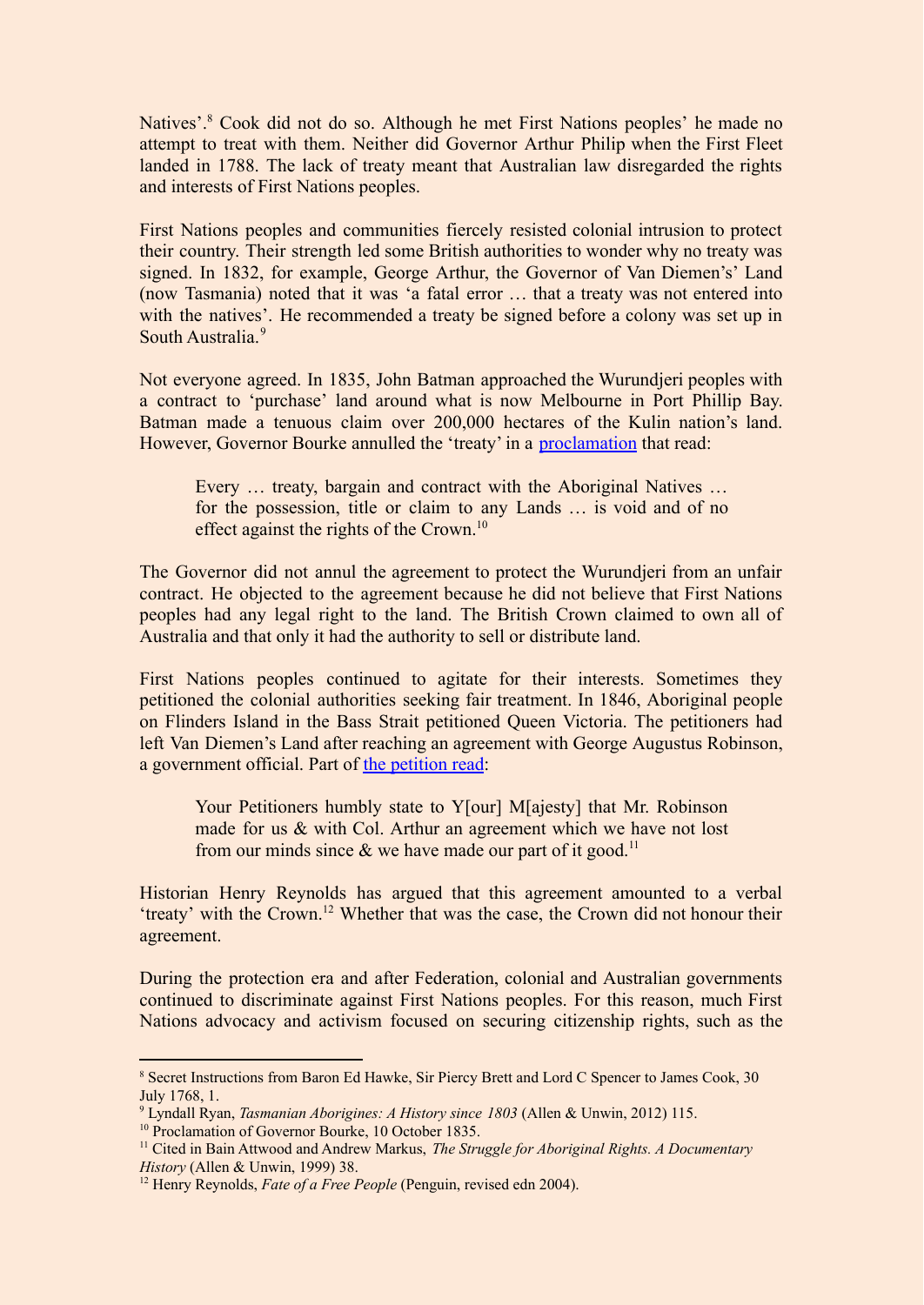right to vote, rather than treaty. For example, on Australian Day in 1938, the Aborigines Progressive Association and the Australian Aborigines League declared a '[Day of Mourning'](https://aiatsis.gov.au/explore/day-of-mourning). They called for

a new policy which will raise our people TO FULL CITIZEN STATUS and EQUALITY WITHIN THE COMMUNITY.

It was not until after the 1967 referendum that calls for treaty became more pronounced. The first major call came in 1969, when Jack Davis, the President of the Western Australian Aboriginal Association proposed the negotiation of a treaty to recognise Aboriginal peoples as the original owners of the continent. As Davis explained, without a treaty Australia could be 'charged with unlawful possession of the continent'.<sup>13</sup>

Treaty talk was prominent during the 1970s and 1980s. Treaty was a key aspiration of the 1972 Aboriginal Tent Embassy and 1972 Larrakia Petition. In 1979, the National Aboriginal Conference (NAC), a national elected body of Aboriginal and Torres Strait Islander representatives, passed a resolution calling for a treaty:

That we, as representatives of the Aboriginal Nation request that a treaty of commitment be executed between the Aboriginal Nation and the Australian Government. The NAC request, as representatives of the Aboriginal people, that the treaty should be negotiated by the National Aboriginal Conference.<sup>14</sup>

Later that year the National Aboriginal Conference reframed their proposal. Believing the government might object to the word 'treaty', they instead replaced it with a Yolngu word, calling for a 'Makarrata'. In 1981 the Senate Standing Committee on Constitutional and Legal Affairs examined the legal questions around negotiating a Makarrata. It reported back in 1983, recommending constitutional change to implement a 'compact'. While this did not occur, First Nations peoples continued to press for legal reform.

In 1988, Galarrwuy Yunupingu and Wenten Rubuntja presented the *[Barunga](https://aiatsis.gov.au/explore/barunga-statement) [Statement](https://aiatsis.gov.au/explore/barunga-statement)* to Prime Minister Bob Hawke. The Barunga Statement was a declaration of the aspirations of 'the Indigenous owners and occupiers of Australia' and a request to the Government for recognition, and the granting of full civil, economic, social and cultural rights. It also called on the Parliament 'to negotiate with us a treaty'. Hawke responded with a promise that a treaty would be negotiated during his term of Parliament.<sup>15</sup> Hawke was unable to fulfil his promise.

The idea of treaty reappeared briefly in the new millennium. In 2000, the Council for Aboriginal Reconciliation released its final report, recommending the Parliament

<sup>&</sup>lt;sup>13</sup> Julie Fenley, 'The National Aboriginal Conference and the Makarrata: Sovereignty and Treaty Discussions, 1979-1981' (2011) 42(3) *Australian Historical Studies* 372, 377.

<sup>&</sup>lt;sup>14</sup> Julie Fenley, 'The National Aboriginal Conference and the Makarrata: Sovereignty and Treaty Discussions, 1979-1981' (2011) 42(3) *Australian Historical Studies* 372, 378.

<sup>&</sup>lt;sup>15</sup> Prime Minister Robert Hawke (Speech, Barunga Sports and Cultural Festival, Northern Territory, 12 June 1988).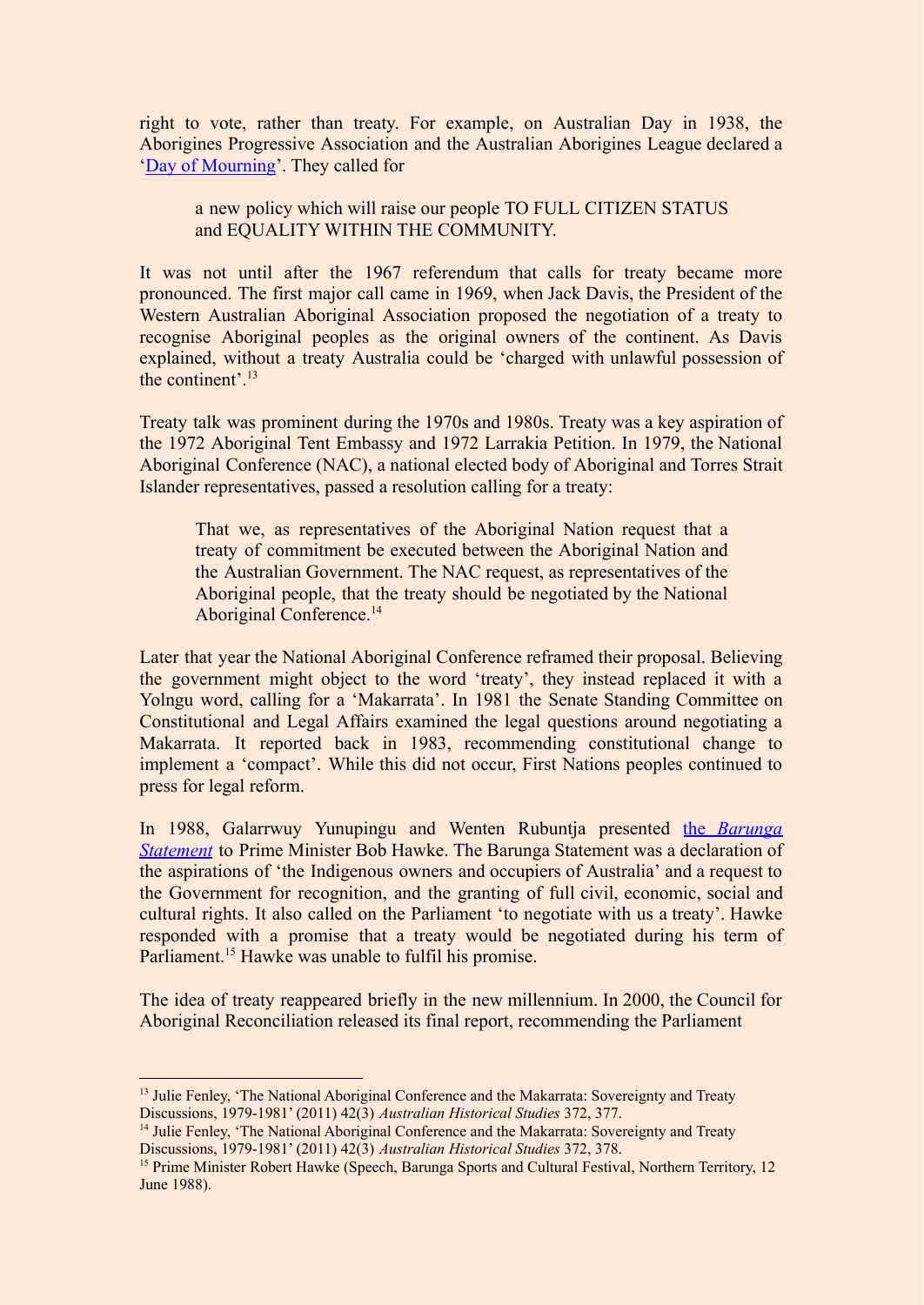put in place a process which will unite all Australians by way of an agreement, or treaty, through which unresolved issues of reconciliation can be resolved.<sup>16</sup>

The Commonwealth government was not interested in this recommendation, and the campaign for treaty dissipated. It is only in recent years that governments around Australia have begun to talk treaty.

#### **Where are we up to?**

The *Uluru Statement from the Heart* is the most recent call for self-determination from Australia's First Nations peoples. The bipartisan Referendum Council convened the First Nations National Constitutional Convention at Uluru – Australia's 'red heart' – to discuss constitutional reform and recognition in May 2017. This historic event culminated in the *Uluru Statement from the Heart.*

The Uluru Statement calls for a First Nations Voice to be put in the Constitution with the power to advise the Australian Parliament on laws that affect Indigenous peoples, and a Makarrata Commission to oversee a process of agreement making and truth-telling

Makarrata is a Yolngu word that can be understood as meaning 'the coming together after a struggle'. It is through Makarrata that Aboriginal and Torres Strait Islander leaders from across Australia envisaged 'a fair and truthful relationship with the people of Australia' and a brighter future for First Nations based on the principles of justice and self-determination. Through Makarrata*,* it is hoped that Australia can finally settle its differences, renew its conception of itself, and reconcile the relationship between First Nations and non-Indigenous Australians.

The Turnbull and Morrison's governments have dismissed the idea of a Makarrata Commission. Not all Australian governments have done so.

**Victoria** was the first jurisdiction to commit to a treaty process. In February 2016, the Victorian government made a pledge to Aboriginal Victorians to enter discussions about a treaty or treaties. The process has been deliberately slow to build awareness and support for treaty among Indigenous and non-Indigenous communities, as well as government. Key events are set out below (for more detail please see our factsheet on the Victorian treaty process):

- In June 2018, Australia's first treaty Act was passed in the Victorian Parliament. The *Advancing the Treaty Process with Aboriginal Victorians* provides a clear basis for negotiating a treaty with Aboriginal people in the State.
- Later that year, the state-wide representative body was also established. After several months of building an electoral roll, elections for the First Peoples' Assembly of Victoria were held in 2019. The First Peoples Assembly of

<sup>16</sup> Council for Aboriginal Reconciliation, *Reconciliation: Australia's Challenge: Final Report of the Council for Aboriginal Reconciliation to the Prime Minister and the Commonwealth Parliament* (2000) 106.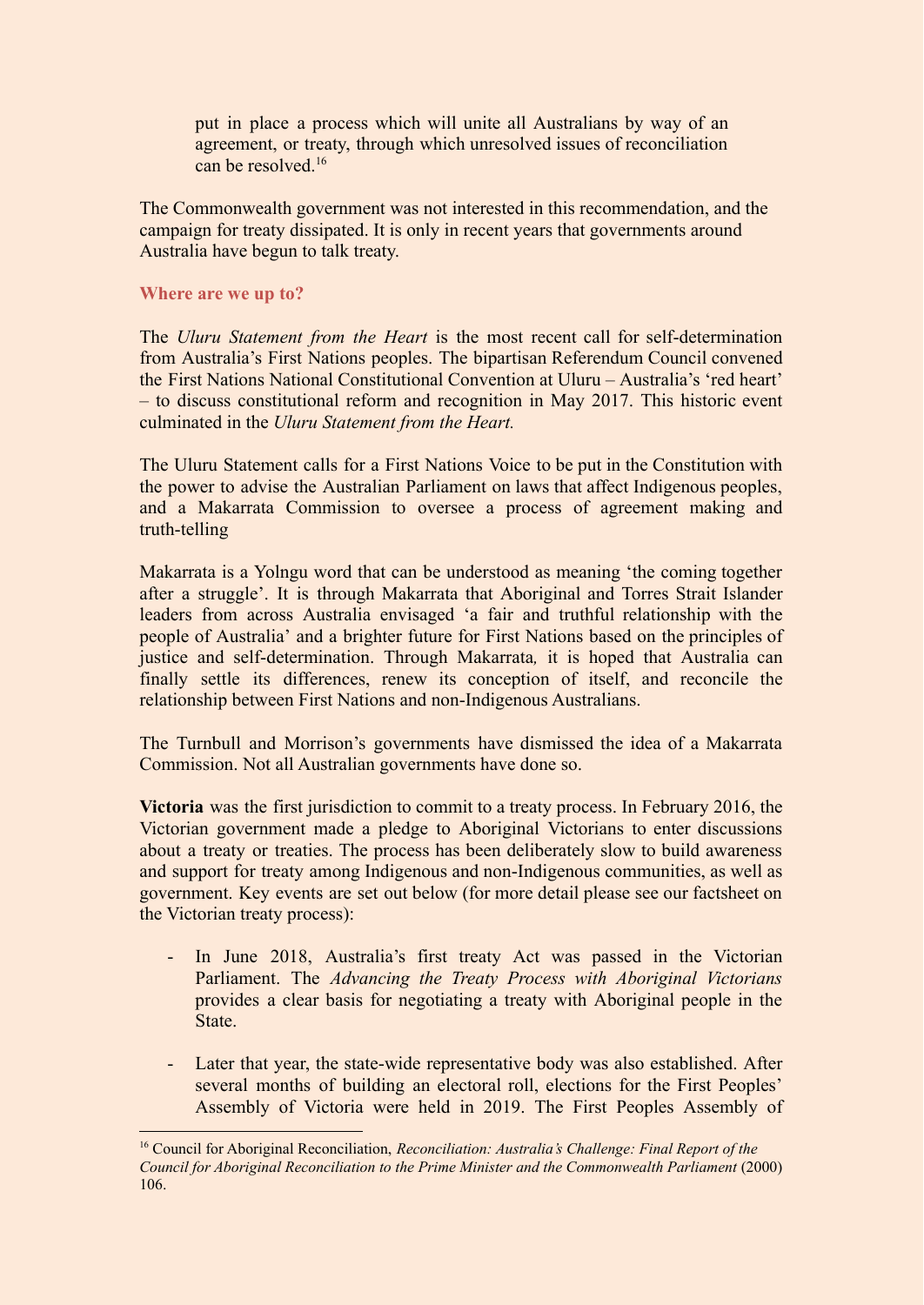Victoria is currently working with the State government to develop a treaty negotiation framework. The framework will set out the rules and processes for individual First Nations to negotiate their own treaty.

In March 2021, the Yoo-rrook Justice Commission was established. Australia's first comprehensive truth-telling commission, the Yoo-rrook Justice Commission is expected to support and promote the advancement of treaty or treaties.

The treaty process in the **Northern Territory** began in earnest in 2018. In April 2018, the four Aboriginal Land Councils and the Northern Territory government agreed to establish a working group to develop a Memorandum of Understanding about how a treaty between the government and the NT's Aboriginal people will progress. The Memorandum of Understanding was signed in June 2018 at the culturally significant Barunga Festival. As part of this agreement, the NT government recognised ['that](https://dcm.nt.gov.au/__data/assets/pdf_file/0003/514272/barunga-muo-treaty.pdf) the [First Nation peoples of the NT never ceded sovereignty of their lands, seas or waters](https://dcm.nt.gov.au/__data/assets/pdf_file/0003/514272/barunga-muo-treaty.pdf)'.

In February 2019, Mick Dodson was appointed the inaugural Treaty Commissioner. After leading a 12-month long consultation process, the Commissioner released a Discussion Paper to government. A final report was delivered to government in March 2022. We are now waiting on the government's response.

The **Queensland** government commenced a treaty process in 2019. In July 2019, the government established a bipartisan Eminent Panel of Indigenous and non-Indigenous leaders and a Treaty Working Group to advise on a treaty process. After a period of consultation, the Eminent Panel submitted its recommendations to government. In February 2021, the Qld government established a Treaty Advancement Committee to undertake further consultations to assess support for the process. It submitted a final report to government in October 2021. We are now waiting for a formal response.

The **South Australian** government first announced its support for treaty in December 2016. In February 2017, Dr Roger Thomas was appointed independent Treaty Commissioner and empowered to lead consultations across the State. In July 2017, Dr Thomas released his final report, proposing a framework for treaty negotiations. The government adopted Dr Thomas' framework and in September 2017, the first negotiations in Australia between a government and an Indigenous nation explicitly understood as treaty discussions commenced between South Australia and the Ngarrindjeri nation. These negotiations were abandoned by the incoming Liberal government in June 2018. However, in March 2022, the South Australian Labor party secured government at the state election. Incoming Premier Peter Malinauskas [confirmed](https://www.sbs.com.au/nitv/article/2022/03/23/what-sas-new-govt-wants-achieve-aboriginal-affairs) that the treaty process would be restarted.

The **Australian Capital Territory** is also exploring treaty. In February 2018, the ACT Government declared that it was open to talking treaty. In the 2021-22 Budget the government provided \$317,000 to facilitate a conversation with Traditional Owners about what treaty means in the ACT and what a treaty process will look like. In March 2022, Professor Kerry Arabena was appointed to facilitate those preliminary talks.